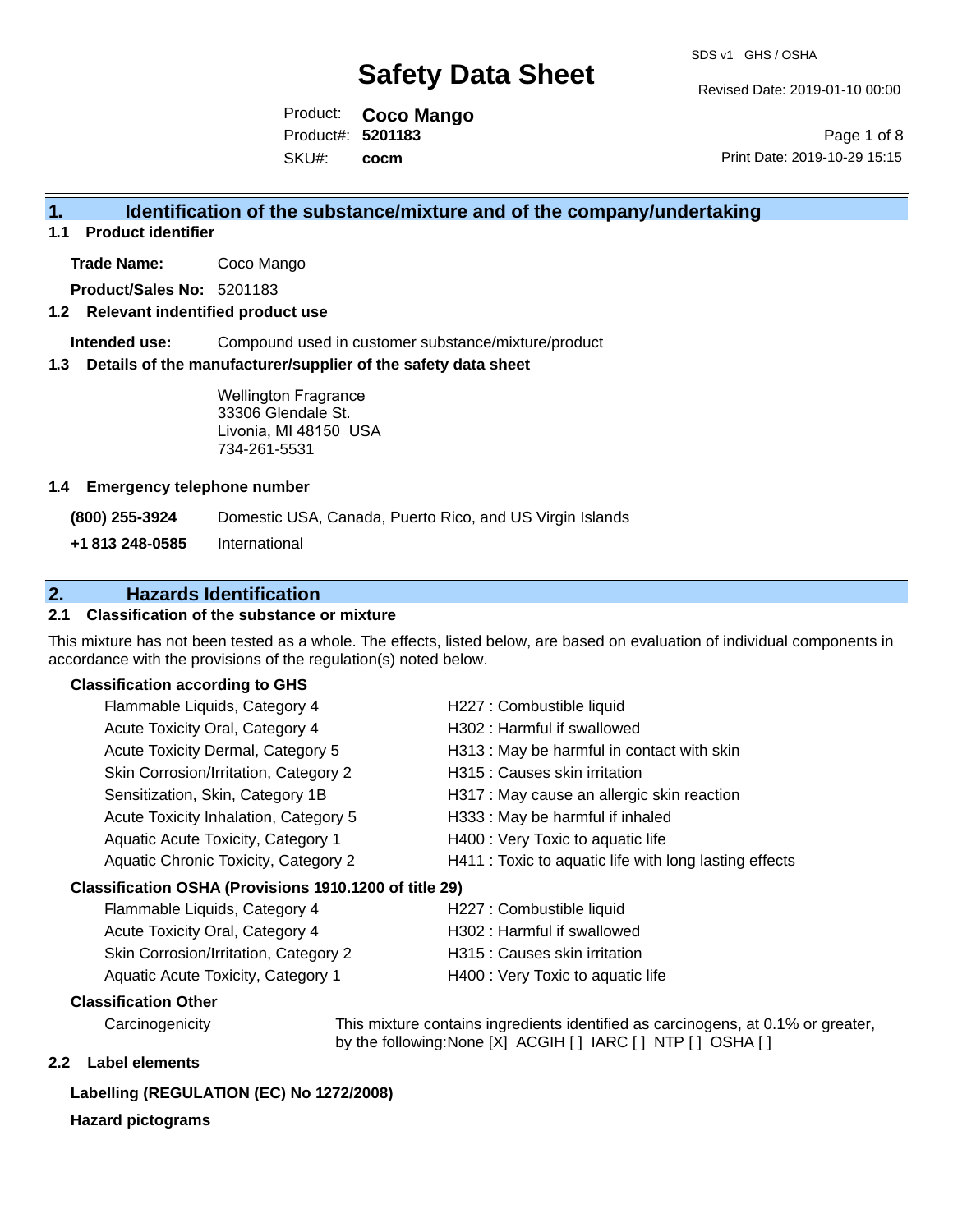Revised Date: 2019-01-10 00:00

Product: **Coco Mango** SKU#: Product#: **5201183 cocm**

Page 2 of 8 Print Date: 2019-10-29 15:15



### **Signal Word: Warning**

| <b>Hazard statments</b> |                                                 |
|-------------------------|-------------------------------------------------|
| H <sub>22</sub> 7       | Combustible liquid                              |
| H302                    | Harmful if swallowed                            |
| H313                    | May be harmful in contact with skin             |
| H315                    | Causes skin irritation                          |
| H317                    | May cause an allergic skin reaction             |
| H333                    | May be harmful if inhaled                       |
| H400                    | Very Toxic to aquatic life                      |
| H411                    | Toxic to aquatic life with long lasting effects |

### **Precautionary Statements**

### **Prevention:**

| P <sub>235</sub> | Keep cool                                                             |
|------------------|-----------------------------------------------------------------------|
| P <sub>264</sub> | Wash hands thoroughly after handling                                  |
| P <sub>270</sub> | Do not eat, drink or smoke when using this product                    |
| P <sub>272</sub> | Contaminated work clothing should not be allowed out of the workplace |
| P273             | Avoid release to the environment                                      |

### **Response:**

| P301 + P312 + P330 | IF SWALLOWED: Call a POISON CENTER or doctor/physician if you feel unwell Rinse<br>mouth                                              |
|--------------------|---------------------------------------------------------------------------------------------------------------------------------------|
| $P302 + P352$      | IF ON SKIN: Wash with soap and water                                                                                                  |
| $P304 + P312$      | IF INHALED: Call a POISON CENTER or doctor/physician if you feel unwell                                                               |
| $P333 + P313$      | If skin irritation or a rash occurs: Get medical advice/attention                                                                     |
| P362               | Take off contaminated clothing and wash before reuse                                                                                  |
| P363               | Wash contaminated clothing before reuse                                                                                               |
| P370 + P378        | In case of fire: Use Carbon dioxide (CO2), Dry chemical, or Foam for extinction. Do not use<br>a direct water jet on burning material |
| P391               | <b>Collect Spillage</b>                                                                                                               |
|                    |                                                                                                                                       |

### **2.3 Other Hazards**

### **no data available**

### **3. Composition/Information on Ingredients**

### **3.1 Mixtures**

This product is a complex mixture of ingredients, which contains among others the following substance(s), presenting a health or environmental hazard within the meaning of the UN Globally Harmonized System of Classification and Labeling of Chemicals (GHS):

| CAS#       |     | Conc. |                           |
|------------|-----|-------|---------------------------|
| Ingredient | EC# | Range | <b>GHS Classification</b> |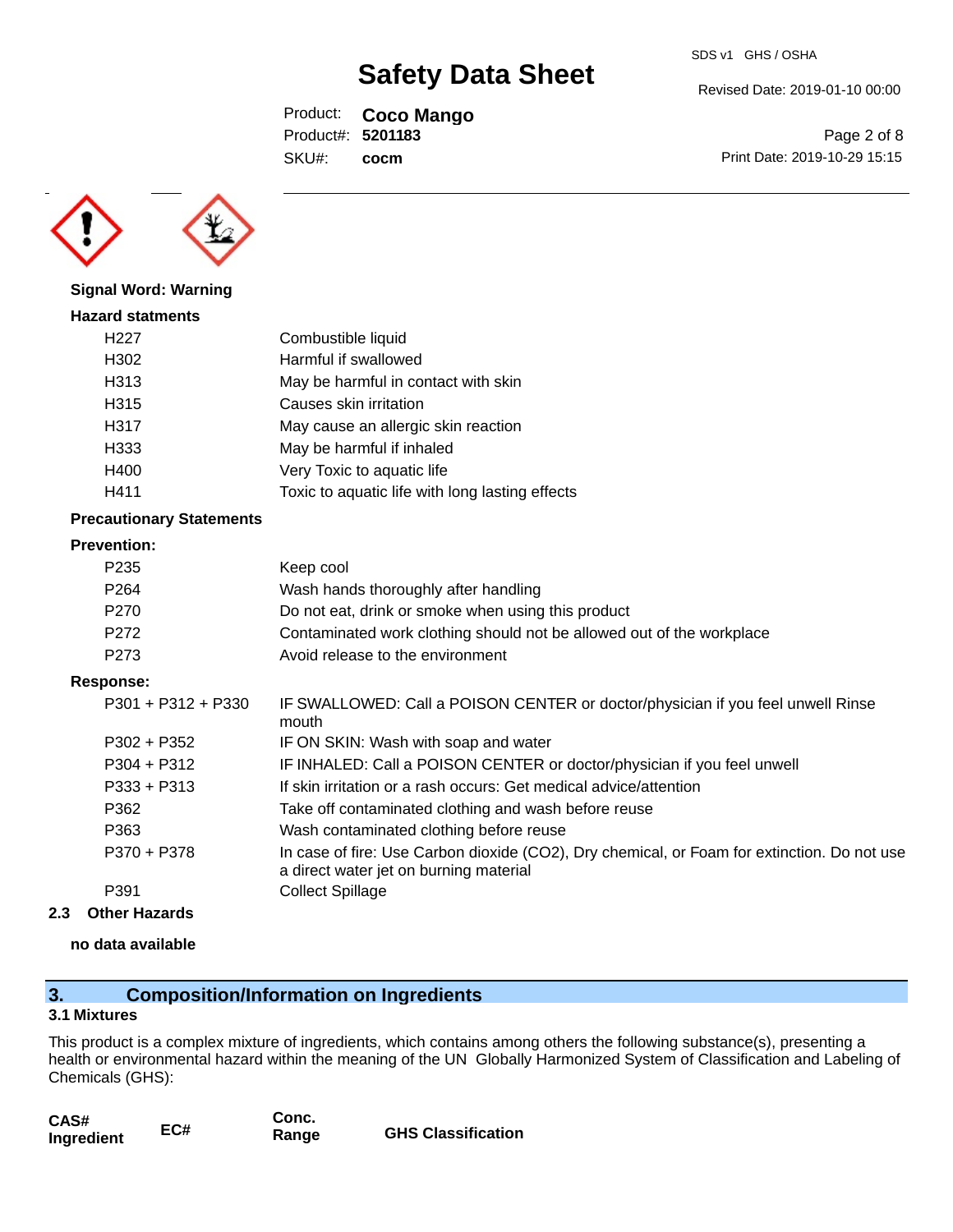SDS v1 GHS / OSHA

Revised Date: 2019-01-10 00:00

Product: **Coco Mango**

**SKI** Product#: **5201183**

| , JUUCI#. JZUTT |      |
|-----------------|------|
| U#:             | cocm |

Page 3 of 8 Print Date: 2019-10-29 15:15

| CAS#<br>Ingredient                                       | EC#                                | Conc.<br>Range | <b>GHS Classification</b>           |
|----------------------------------------------------------|------------------------------------|----------------|-------------------------------------|
| 120-51-4                                                 | 204-402-9                          | $50 - 60%$     | H302; H313; H400; H411              |
| <b>Benzyl Benzoate</b>                                   |                                    |                |                                     |
| 104-61-0                                                 | 203-219-1                          | $5 - 10%$      | H316                                |
| gamma-Nonalactone                                        |                                    |                |                                     |
| 5989-27-5                                                | 227-813-5                          | $2 - 5%$       | H226; H304; H315; H317; H400; H410  |
| Limonene                                                 |                                    |                |                                     |
| 123-68-2                                                 | 204-642-4                          | $2 - 5%$       | H227; H301; H311; H331; H400; H412  |
| Allyl hexanoate                                          |                                    |                |                                     |
| 103-95-7                                                 | 203-161-7                          | $2 - 5%$       | H227; H303; H315; H317; H401; H412  |
| Cyclamen Aldehyde                                        |                                    |                |                                     |
| 80-54-6                                                  | 201-289-8                          | $2 - 5%$       | H227; H302; H315; H317; H361; H401; |
|                                                          | <b>Butylphenyl Methylpropional</b> |                | H412                                |
| 118-58-1                                                 | 204-262-9                          | $2 - 5%$       | H303; H317; H320; H401; H412        |
| <b>Benzyl Salicylate</b>                                 |                                    |                |                                     |
| 2705-87-5                                                | 220-292-5                          | $1 - 2%$       | H302; H312; H317; H332; H400; H410  |
|                                                          | Allyl cyclohexylpropionate         |                |                                     |
| 105-54-4                                                 | 203-306-4                          | $1 - 2%$       | H226; H401                          |
| Ethyl butyrate                                           |                                    |                |                                     |
| 628-63-7                                                 | 211-047-3                          | $1 - 2%$       | H <sub>226</sub>                    |
| <b>Amyl Acetate</b>                                      |                                    |                |                                     |
| 121-32-4                                                 | 204-464-7                          | $1 - 2%$       | H303; H320; H402                    |
| 3-Ethoxy-4-hydroxybenzaldehyde                           |                                    |                |                                     |
| 121-33-5                                                 | 204-465-2                          | $1 - 2%$       | H303; H319                          |
| vanillin                                                 |                                    |                |                                     |
| 101-86-0                                                 | 202-983-3                          | $1 - 2%$       | H303; H316; H317; H400; H411        |
| Hexyl cinnamaldehyde                                     |                                    |                |                                     |
| 140-11-4                                                 | 205-399-7                          | $1 - 2%$       | H303; H401; H412                    |
| Benzyl acetate                                           |                                    |                |                                     |
| See Section 16 for full text of GHS classification codes |                                    |                |                                     |

See Section 16 for full text of GHS classification codes which where not shown in section 2 Total Hydrocarbon Content (%  $w/w$ ) = 3.64

### **4. First Aid Measures**

### **4.1 Description of first aid measures**

| Inhalation:           | Remove from exposure site to fresh air and keep at rest.<br>Obtain medical advice.                            |
|-----------------------|---------------------------------------------------------------------------------------------------------------|
| Eye Exposure:         | Flush immediately with water for at least 15 minutes.<br>Contact physician if symptoms persist.               |
| <b>Skin Exposure:</b> | Remove contaminated clothes. Wash thoroughly with water (and soap).<br>Contact physician if symptoms persist. |
| Ingestion:            | Rinse mouth with water and obtain medical advice.                                                             |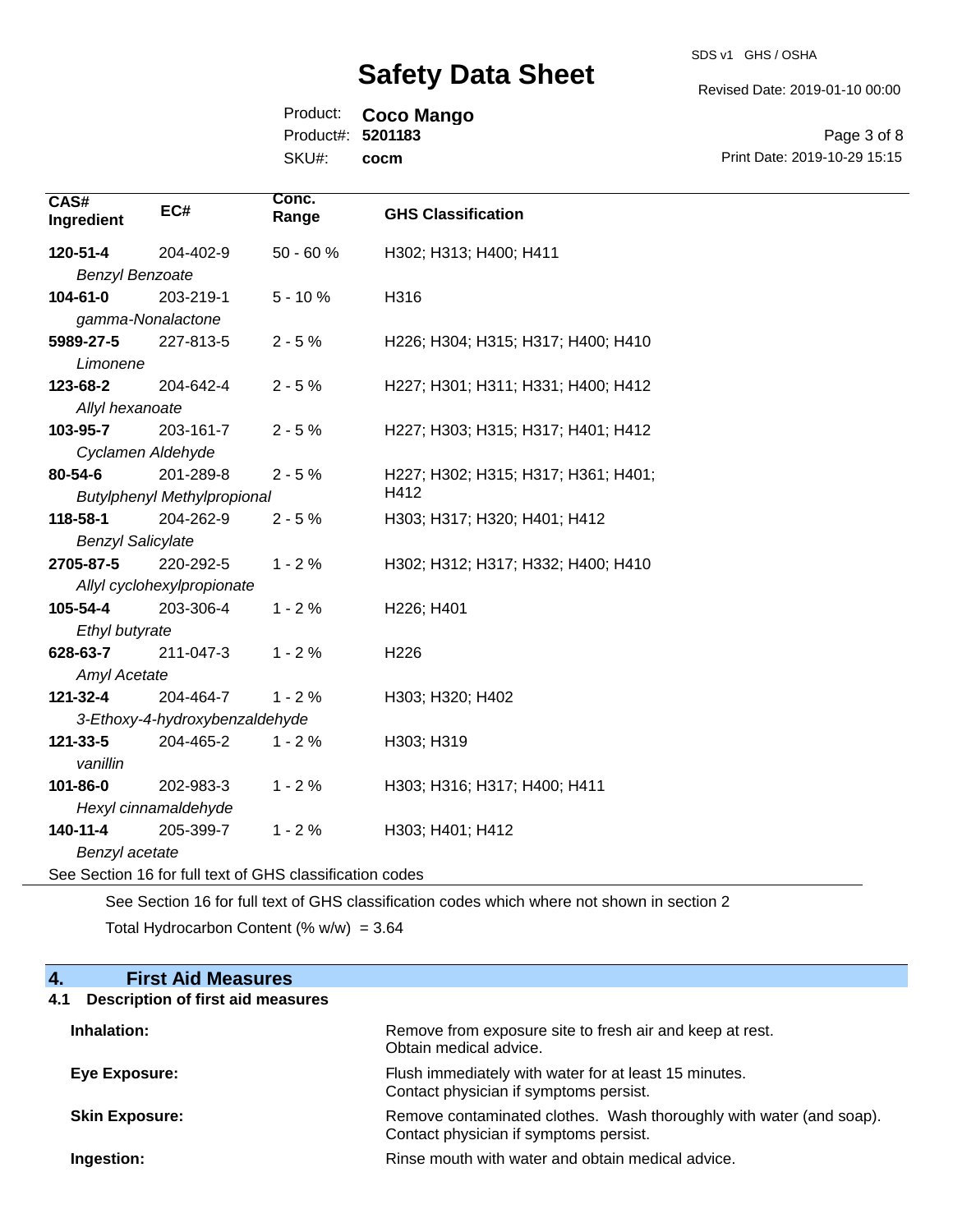SDS v1 GHS / OSHA

Revised Date: 2019-01-10 00:00

Product: **Coco Mango** SKU#: Product#: **5201183 cocm**

Page 4 of 8 Print Date: 2019-10-29 15:15

## **4.2 Most important symptoms and effects, both acute and delayed Symptoms:** no data available **Risks:** Risks: Refer to Section 2.2 "Hazard Statements" **4.3 Indication of any immediate medical attention and special treatment needed Treatment:** Treatment: Treatment: Refer to Section 2.2 "Response" **5. Fire-Fighting measures 5.1 Extinguishing media Suitable:** Carbon dioxide (CO2), Dry chemical, Foam **Unsuitable** Do not use a direct water jet on burning material **5.2 Special hazards arising from the substance or mixture During fire fighting:** Water may be ineffective **5.3 Advice for firefighters Further information:** Standard procedure for chemical fires

### **6. Accidental Release Measures**

### **6.1 Personal precautions, protective equipment and emergency procedures**

Avoid inhalation and contact with skin and eyes. A self-contained breathing apparatus is recommended in case of a major spill.

### **6.2 Environmental precautions**

Keep away from drains, soil, and surface and groundwater.

### **6.3 Methods and materials for containment and cleaning up**

Clean up spillage promptly. Remove ignition sources. Provide adequate ventilation. Avoid excessive inhalation of vapors. Gross spillages should be contained by use of sand or inert powder and disposed of according to the local regulations.

### **6.4 Reference to other sections**

Not Applicable

### **7. Handling and Storage**

### **7.1 Precautions for safe handling**

Apply according to good manufacturing and industrial hygiene practices with proper ventilation. Do not drink, eat or smoke while handling. Respect good personal hygiene.

### **7.2 Conditions for safe storage, including any incompatibilities**

Store in a cool, dry and ventilated area away from heat sources and protected from light in tightly closed original container. Avoid uncoated metal container. Keep air contact to a minimum.

### **7.3 Specific end uses**

No information available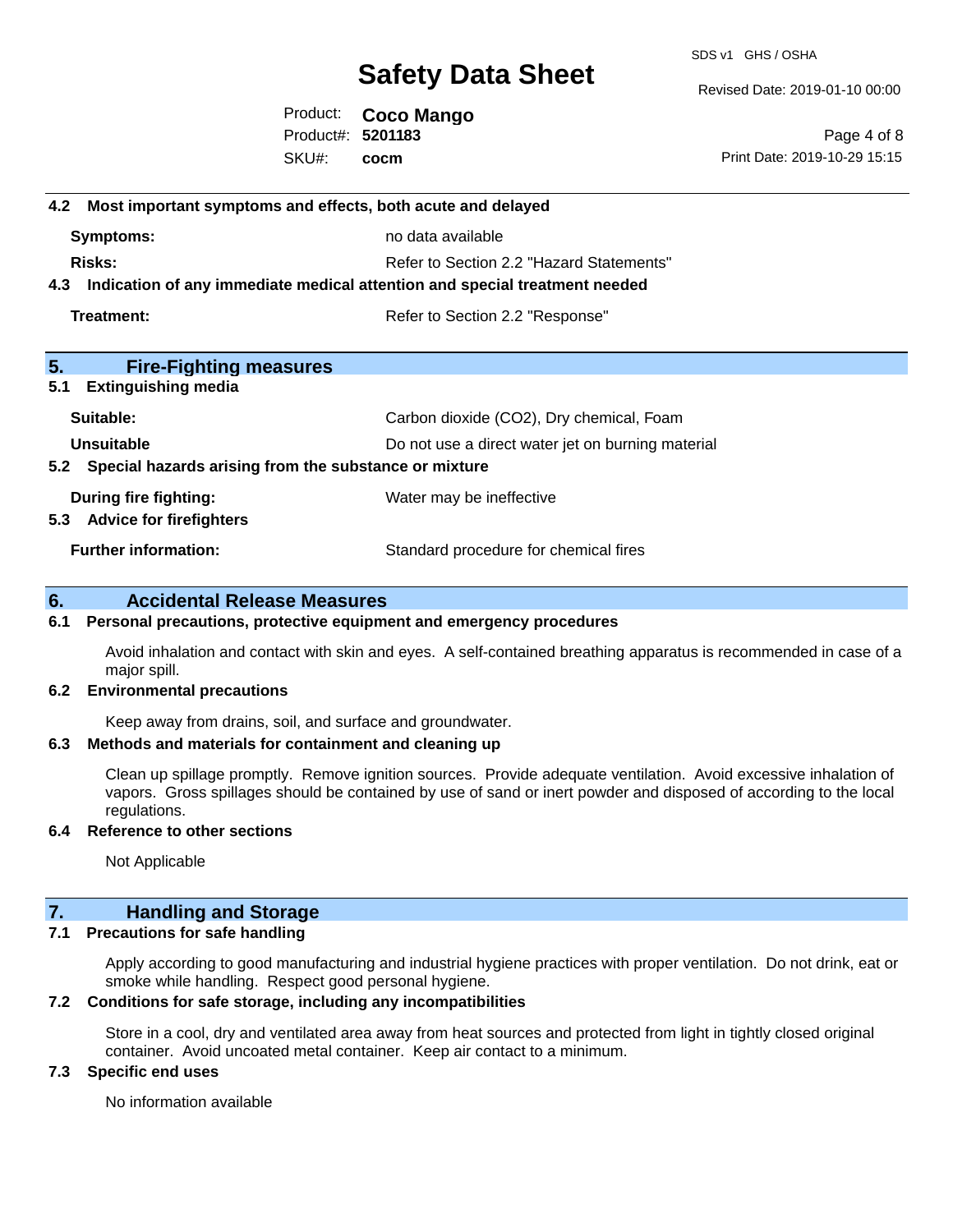Revised Date: 2019-01-10 00:00

Product: **Coco Mango** SKU#: Product#: **5201183 cocm**

**Skin protection:** Avoid Skin contact. Use chemically resistant gloves as needed.

Page 5 of 8 Print Date: 2019-10-29 15:15

| 8.               |                                | <b>Exposure Controls/Personal Protection</b>                                                                                             |                  |                           |      |                         |  |
|------------------|--------------------------------|------------------------------------------------------------------------------------------------------------------------------------------|------------------|---------------------------|------|-------------------------|--|
|                  | 8.1 Control parameters         |                                                                                                                                          |                  |                           |      |                         |  |
|                  | <b>Exposure Limits:</b>        |                                                                                                                                          |                  |                           |      |                         |  |
| <b>Component</b> |                                |                                                                                                                                          | ACGIH<br>TWA ppm | ACGIH<br>STEL ppm TWA ppm | OSHA | <b>OSHA</b><br>STEL ppm |  |
| 628-63-7         |                                | Amyl Acetate                                                                                                                             | 50               | 100                       | 100  |                         |  |
| 140-11-4         |                                | Benzyl acetate                                                                                                                           | 10               |                           |      |                         |  |
|                  | <b>Engineering Controls:</b>   | Use local exhaust as needed.<br>8.2 Exposure controls - Personal protective equipment                                                    |                  |                           |      |                         |  |
| Eye protection:  |                                | Tightly sealed goggles, face shield, or safety glasses with brow guards and side shields, etc.<br>as may be appropriate for the exposure |                  |                           |      |                         |  |
|                  | <b>Respiratory protection:</b> | Avoid excessive inhalation of concentrated vapors. Apply local ventilation where appropriate.                                            |                  |                           |      |                         |  |

**9. Physical and Chemical Properties** 

### **9.1 Information on basic physical and chemical properties**

| Appearance:                  | Liquid                       |
|------------------------------|------------------------------|
| Odor:                        | Conforms to Standard         |
| Color:                       | Colorless to Yellow Tint(G1) |
| <b>Viscosity:</b>            | Liquid                       |
| <b>Freezing Point:</b>       | Not determined               |
| <b>Boiling Point:</b>        | Not determined               |
| <b>Melting Point:</b>        | Not determined               |
| <b>Flashpoint (CCCFP):</b>   | 156 F (68.89 C)              |
| <b>Auto flammability:</b>    | Not determined               |
| <b>Explosive Properties:</b> | None Expected                |
| <b>Oxidizing properties:</b> | None Expected                |
| Vapor Pressure (mmHg@20 C):  | 1.0090                       |
| %VOC:                        | 1.01                         |
| Specific Gravity @ 25 C:     | 1.0510                       |
| Density @ 25 C:              | 1.0480                       |
| Refractive Index @ 20 C:     | 1.5270                       |
| Soluble in:                  | Oil                          |

### **10. Stability and Reactivity**

**10.1 Reactivity** None **10.2 Chemical stability** Stable **10.3 Possibility of hazardous reactions** None known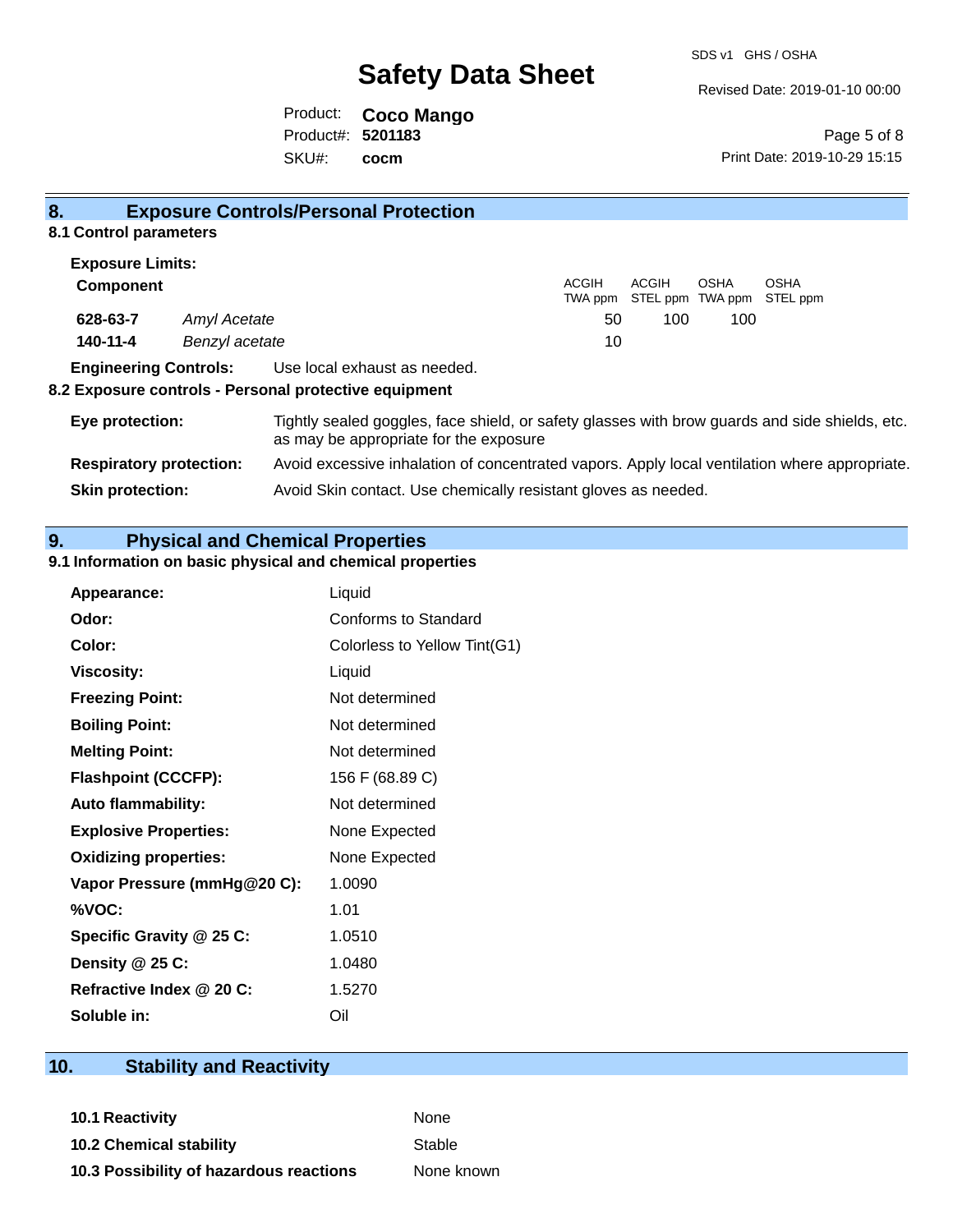SDS v1 GHS / OSHA

Revised Date: 2019-01-10 00:00

Product: **Coco Mango** SKU#: Product#: **5201183 cocm**

Page 6 of 8 Print Date: 2019-10-29 15:15

| 10.4 Conditions to avoid              | None known                                         |
|---------------------------------------|----------------------------------------------------|
| 10.5 Incompatible materials           | Strong oxidizing agents, strong acids, and alkalis |
| 10.6 Hazardous decomposition products | None known                                         |

### **11. Toxicological Information**

**11.1 Toxicological Effects**

Acute Toxicity Estimates (ATEs) based on the individual Ingredient Toxicity Data utilizing the "Additivity Formula"

| Acute toxicity - Oral - (Rat) mg/kg                | (LD50: 1478.4467) Harmful if swallowed                   |
|----------------------------------------------------|----------------------------------------------------------|
| Acute toxicity - Dermal - (Rabbit) mg/kg           | (LD50: 2507.8643) May be harmful in contact with skin    |
| Acute toxicity - Inhalation - (Rat) mg/L/4hr       | (LD50: 61.0804) May be harmful if inhaled                |
| <b>Skin corrosion / irritation</b>                 | May be harmful if inhaled                                |
| Serious eye damage / irritation                    | Not classified - the classification criteria are not met |
| <b>Respiratory sensitization</b>                   | Not classified - the classification criteria are not met |
| <b>Skin sensitization</b>                          | May cause an allergic skin reaction                      |
| <b>Germ cell mutagenicity</b>                      | Not classified - the classification criteria are not met |
| Carcinogenicity                                    | Not classified - the classification criteria are not met |
| <b>Reproductive toxicity</b>                       | Not classified - the classification criteria are not met |
| Specific target organ toxicity - single exposure   | Not classified - the classification criteria are not met |
| Specific target organ toxicity - repeated exposure | Not classified - the classification criteria are not met |
| <b>Aspiration hazard</b>                           | Not classified - the classification criteria are not met |

### **12. Ecological Information**

**12.1 Toxicity**

| <b>Acute acquatic toxicity</b>     | Very Toxic to aquatic life                      |
|------------------------------------|-------------------------------------------------|
| <b>Chronic acquatic toxicity</b>   | Toxic to aquatic life with long lasting effects |
| <b>Toxicity Data on soil</b>       | no data available                               |
| <b>Toxicity on other organisms</b> | no data available                               |
|                                    |                                                 |
| 12.2 Persistence and degradability | no data available                               |
| 12.3 Bioaccumulative potential     | no data available                               |
| 12.4 Mobility in soil              | no data available                               |
| 12.5 Other adverse effects         | no data available                               |

### **13. Disposal Conditions**

### **13.1 Waste treatment methods**

Do not allow product to reach sewage systems. Dispose of in accordance with all local and national regulations. Send to a licensed waste management company.The product should not be allowed to enter drains, water courses or the soil. Do not contaminate ponds, waterways or ditches with chemical or used container.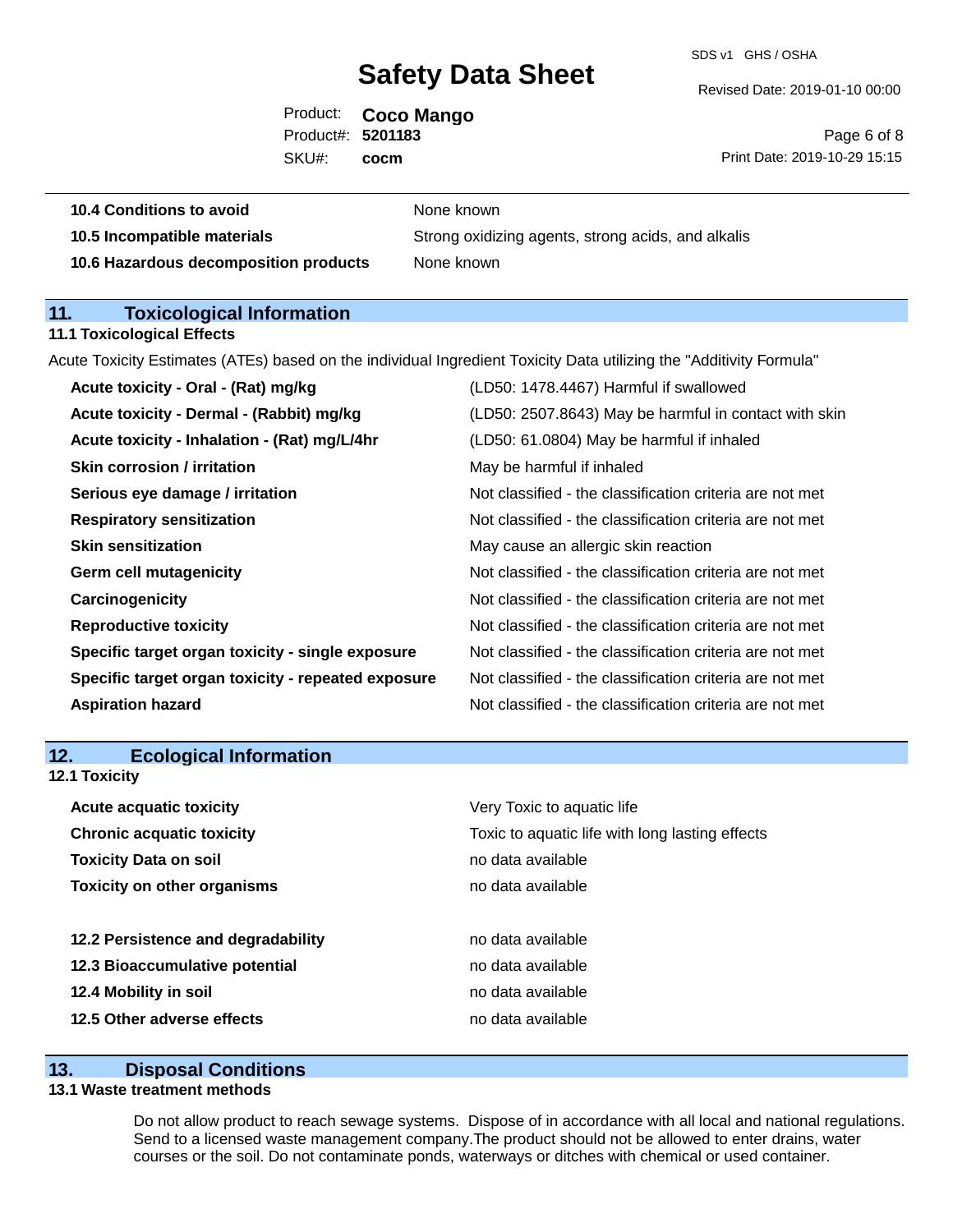SDS v1 GHS / OSHA

Revised Date: 2019-01-10 00:00

Product: **Coco Mango** SKU#: Product#: **5201183 cocm**

Page 7 of 8 Print Date: 2019-10-29 15:15

### **14. Transport Information**

| <b>Marine Pollutant</b>                                       | Yes. Ingredient of greatest environmental impact:<br>120-51-4 : (50 - 60 %) : Benzyl Benzoate |              |                                     |                 |               |
|---------------------------------------------------------------|-----------------------------------------------------------------------------------------------|--------------|-------------------------------------|-----------------|---------------|
| <b>Regulator</b>                                              |                                                                                               | <b>Class</b> | <b>Pack Group</b>                   | <b>Sub Risk</b> | UN-nr.        |
| U.S. DOT (Non-Bulk)                                           |                                                                                               |              | Not Regulated - Not Dangerous Goods |                 |               |
| Chemicals NOI                                                 |                                                                                               |              |                                     |                 |               |
| <b>ADR/RID (International Road/Rail)</b>                      |                                                                                               |              |                                     |                 |               |
| <b>Environmentally Hazardous</b><br>Substance, Liquid, n.o.s. |                                                                                               | 9            | Ш                                   |                 | <b>UN3082</b> |
| <b>IATA (Air Cargo)</b>                                       |                                                                                               |              |                                     |                 |               |
| <b>Environmentally Hazardous</b><br>Substance, Liquid, n.o.s. |                                                                                               | 9            | Ш                                   |                 | UN3082        |
| IMDG (Sea)                                                    |                                                                                               |              |                                     |                 |               |
| <b>Environmentally Hazardous</b><br>Substance, Liquid, n.o.s. |                                                                                               | 9            | Ш                                   |                 | UN3082        |

| 15.        |                                 | <b>Regulatory Information</b>             |                                     |                                                              |
|------------|---------------------------------|-------------------------------------------|-------------------------------------|--------------------------------------------------------------|
|            | <b>U.S. Federal Regulations</b> |                                           |                                     |                                                              |
|            |                                 | <b>TSCA (Toxic Substance Control Act)</b> |                                     | All components of the substance/mixture are listed or exempt |
|            |                                 |                                           | 40 CFR(EPCRA, SARA, CERCLA and CAA) | This product contains the following components:              |
|            | 628-63-7                        | 211-047-3 1 - 2 %                         |                                     | Amyl Acetate                                                 |
|            | <b>U.S. State Regulations</b>   |                                           |                                     |                                                              |
|            |                                 | <b>California Proposition 65 Warning</b>  |                                     | This product contains the following components:              |
|            |                                 | $123-35-3(NF)$ 204-622-5 $\leq$ 30 ppm    |                                     | beta-Myrcene (Natural Source)                                |
|            | <b>Canadian Regulations</b>     |                                           |                                     |                                                              |
| <b>DSL</b> |                                 |                                           |                                     | 100.00% of the components are listed or exempt.              |

### **16. Other Information**

### **GHS H-Statements referred to under section 3 and not listed in section 2**

| H226 : Flammable liquid and vapour                        | H301 : Toxic if swallowed                                      |
|-----------------------------------------------------------|----------------------------------------------------------------|
| H303 : May be harmful if swallowed                        | H304 : May be fatal if swallowed and enters airways            |
| H311: Toxic in contact with skin                          | H312 : Harmful in contact with skin                            |
| H316 : Causes mild skin irritation                        | H317 : May cause an allergic skin reaction                     |
| H319 : Causes serious eye irritation                      | H320 : Causes eye irritation                                   |
| H331 : Toxic if inhaled                                   | H332 : Harmful if inhaled                                      |
| H361: Suspected of damaging fertility or the unborn child | H401 : Toxic to aquatic life                                   |
| H402 : Harmful to aquatic life                            | H410 : Very toxic to aquatic life with long lasting<br>effects |
| H412 : Harmful to aquatic life with long lasting effects  |                                                                |
| <b>Total Fractional Values</b>                            |                                                                |
| Risk<br>(TFV)                                             | Risk<br>(TFV)                                                  |